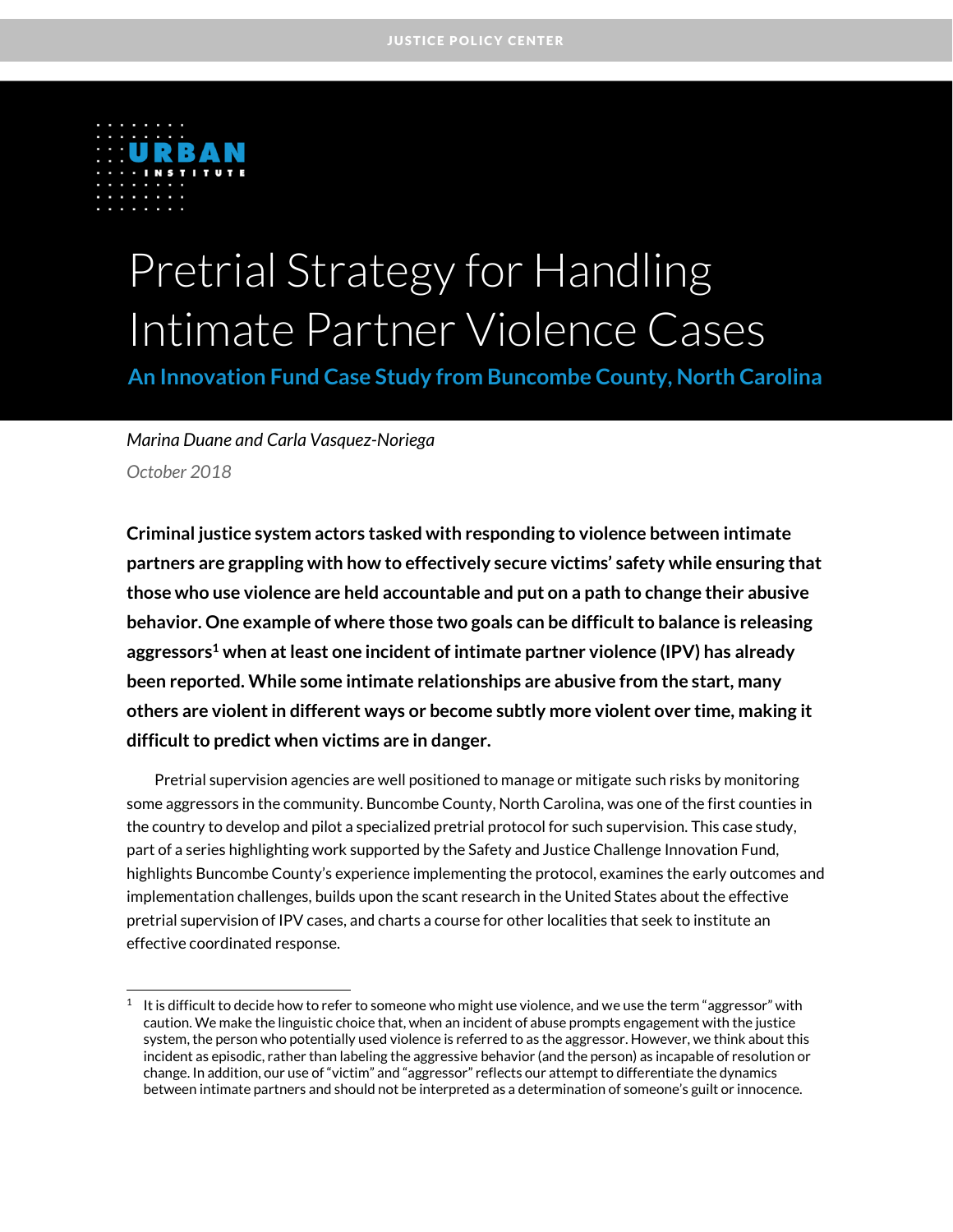#### BOX 1

#### **The Safety Justice Challenge Innovation Fund**

The John D. and Catherine T. MacArthur Foundation launched the Safety and Justice Challenge Network in 2015 to create fairer, more effective local justice systems. Twenty competitively selected jurisdictions received financial and technical support to rethink justice systems and implement datadriven strategies to safely reduce their jail populations. In 2016, MacArthur partnered with the Urban Institute to expand this network by establishing the Innovation Fund to test bold and innovative ideas on how to safely reduce the jail population while maintaining or enhancing public safety. Innovation Fund jurisdictions received small grant awards, light touch technical assistance, and access to the Challenge's peer learning network.



*Photo provided by Buncombe County.*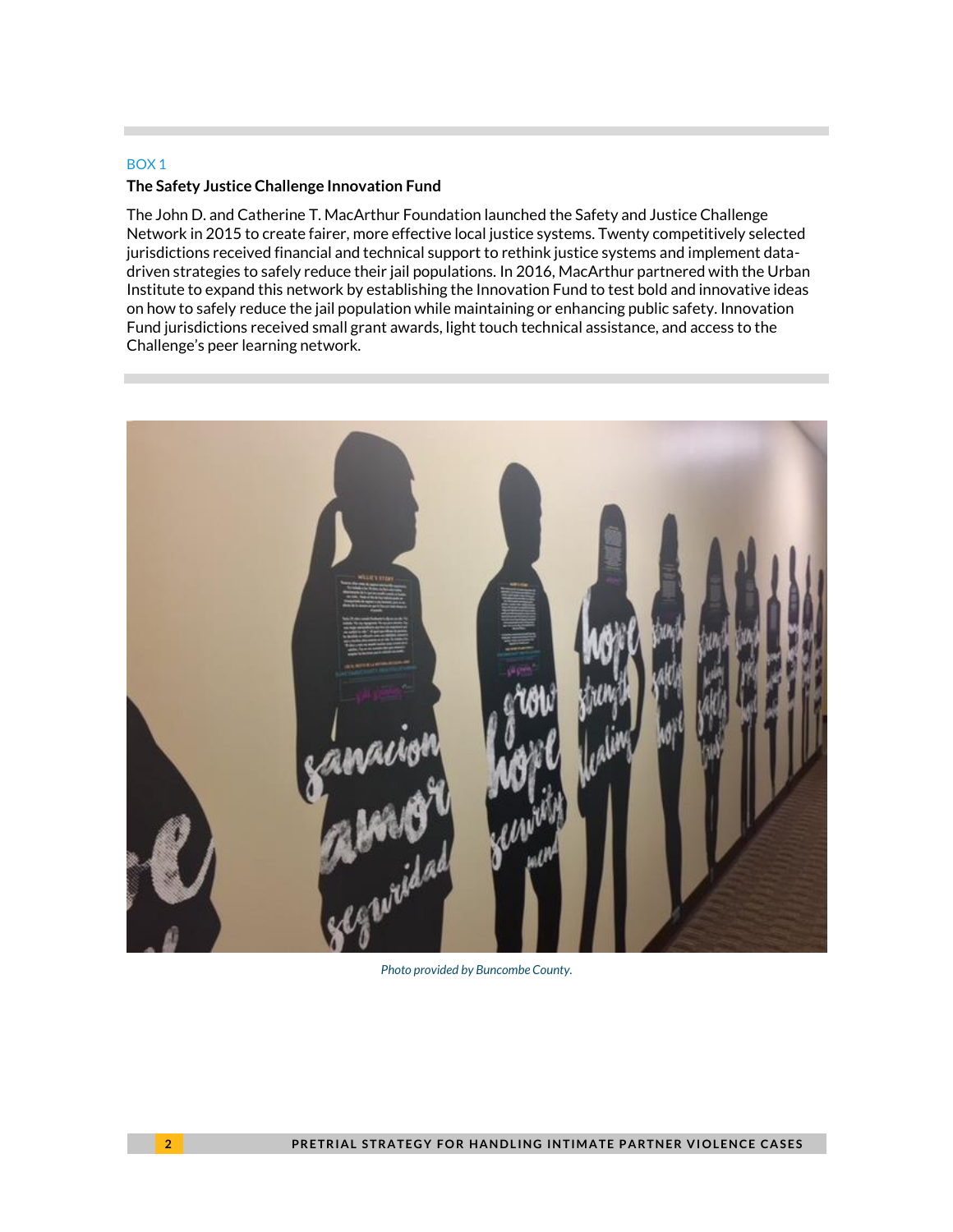To further improve its communitywide response to IPV, in January 2017 Buncombe County developed a specialized protocol to supervise IPV aggressors released at pretrial. Drawing on extensive and rich partnerships with community and criminal justice stakeholders, pretrial services office established a multipronged mechanism for its staff to manage the risk of violence when an aggressor is released into community, as described in figure 1.

#### FIGURE 1

#### **Buncombe County IPV Pretrial Protocol**

| <b>Pretrial Intake</b>                                                                                                                                                                                          |                                                                                                                                                                                                                                                                                                                   |                                                                                                                                                                                                                                                                              |
|-----------------------------------------------------------------------------------------------------------------------------------------------------------------------------------------------------------------|-------------------------------------------------------------------------------------------------------------------------------------------------------------------------------------------------------------------------------------------------------------------------------------------------------------------|------------------------------------------------------------------------------------------------------------------------------------------------------------------------------------------------------------------------------------------------------------------------------|
| 1. IPV aggressor arrested and<br>booked in jail                                                                                                                                                                 | <b>Pretrial Release</b>                                                                                                                                                                                                                                                                                           |                                                                                                                                                                                                                                                                              |
| 2. Pretrial staff pull criminal history<br>and assess risk                                                                                                                                                      | 1. IPV aggressor released into<br>community                                                                                                                                                                                                                                                                       | <b>Pretrial Supervision</b>                                                                                                                                                                                                                                                  |
| 3. Pretrial staff conduct interviews to<br>inform the general pretrial risk<br>assessment tool (VPRAI).<br>4. Pretrial staff prepare a report to be<br>used in setting bonds at the first<br>appearance hearing | 2. Pretrial staff conduct ODARA risk<br>assessment<br>3. Pretrial staff collect information<br>about aggressor's whereabouts in the<br>community<br>4. Pretrial staff determine appropriate<br>level of supervision and create a<br>supervision plan                                                              | 1. Case managers supervise IPV<br>defendants based on the identified<br>risk, remotely and through contacts in<br>the community<br>2. Pretrial staff notify victim-witness of<br>aggressor's release conditions.<br>working with victim service provider to<br>ensure safety |
|                                                                                                                                                                                                                 | 5. Level of supervision is determined<br>by the risk level:<br>High: Two phone call-ins per week and at least<br>one unannounced monthly field contact to monitor<br>release conditions.<br>Medium: One weekly call-in and an additional<br>monthly field contact.<br>Low: One call-in per week (phone or field). | 3. Pretrial staff report compliance to<br>the courts<br>4. In the case of a non-severe<br>violation, pretrial staff file a Non-<br>Compliance Report.<br>5. In case of a severe violation.<br>pretrial staff recommend issuing an<br>order of arrest to the courts.          |

**Source:** Interviews with stakeholders from Buncombe County.

The dilemma of whether IPV aggressors should be detained at pretrial or released is complicated and nuanced. There are opposing views on this dilemma, not only in the research and victim advocacy fields but also among the justice actors, whose decisions might be influenced by their respective views. Because someone's life may be at risk, some elected officials and justice actors who make decisions in interpersonal violence cases tend to be cautious. If the risk is hard to determine and existing evidence hints at increased risk to the victim, judges and prosecutors may lean toward detaining the aggressor promptly after arrest. But making such a decision before the final verdict is decided may not the best choice in some cases.

Detention before trial is suboptimal in some cases of intimate partner violence for several reasons. First, to uphold the constitutional presumption of innocence and accordance with the Supreme Court's ruling, <sup>1</sup> decisions about "preventive pretrial detention" should be only made in exceptionally highdanger cases, with a transparent due process that grants the defendant the right to defense counsel.<sup>2</sup> Second, incarcerating people might pose risks to the victim in the long term. A few studies have found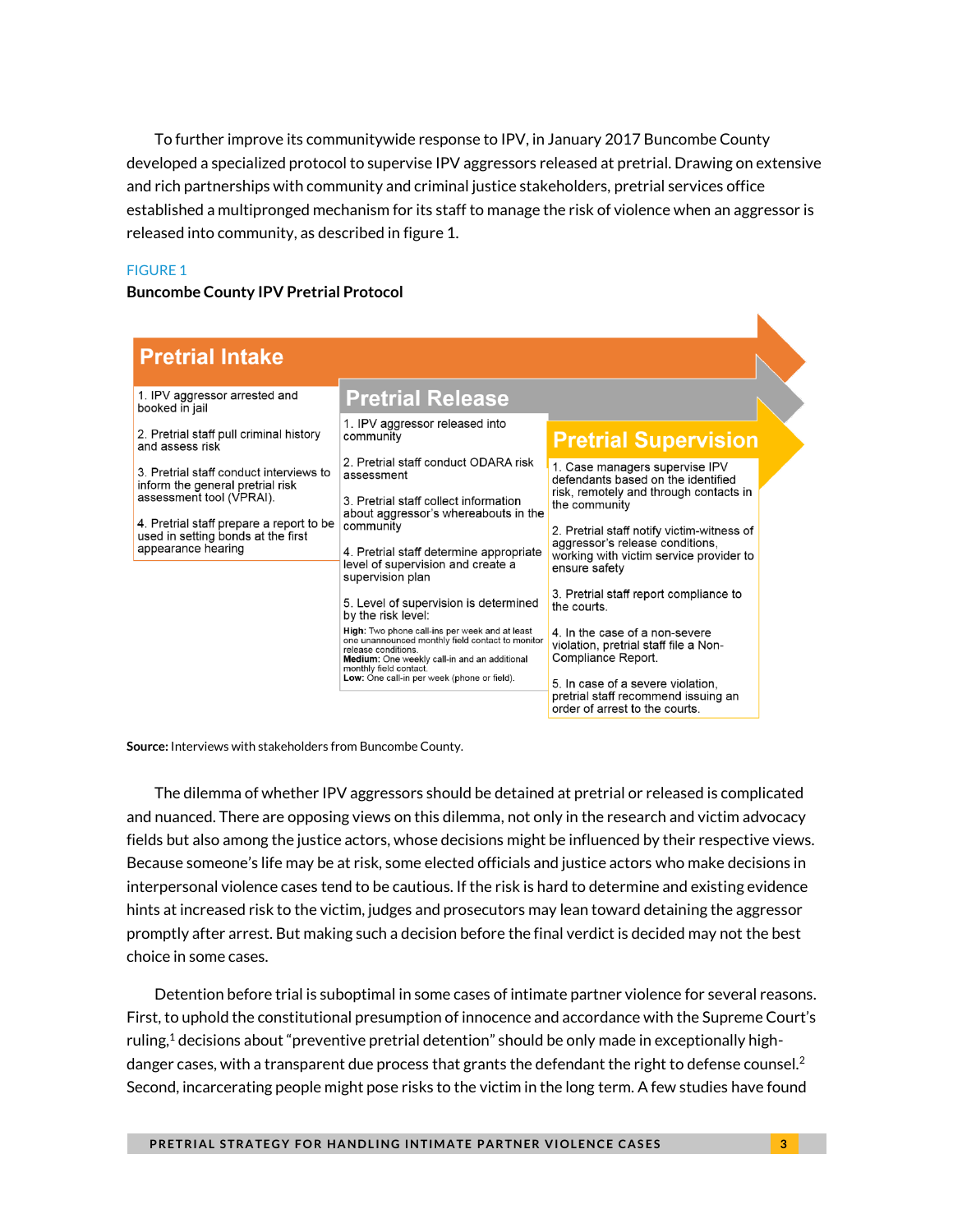that men were more likely to use violence against their partners after being detained (Braun 2012; Hilton et al. 2010). Generally, there is lack of robust empirical evidence in the United States on what happens after the release from custody, but several studies with strong randomized controlled trial designs from Australia show no difference in risk of reoffending between people who served time in custody and people released on suspended sentences (Trevena and Poynton 2016; Weatherburn and Trimboli 2008). Such evidence indicates that pretrial release has, at the very least, a similar effect on future rates of abuse as temporary detention.

Notably, victims of abuse prefer rehabilitation and community treatment to prison or jail time for their partners—by a margin of 3 to 1, according to one recent survey of victims of violent crime (Crime Survivors Speak 2017). Many victims do not trust or perceive the criminal justice system as a credible vehicle to keep them safe or resolve their case (Herman 2010; NIJ 2016). Ample evidence shows that victims are reluctant to report IPV to police or see cases to their resolution (Cattaneo et al. 2009; Finn 2013; Rhodes et al. 2011). For example, just over half of IPV cases were reported to the police in the past 10 years (Reaves 2017). Studies also estimate that between 45 and 75 percent of victims withdraw from cases or refuse to cooperate in prosecution (Dawson and Dinovitzer 2001).

Victims may choose not to engage with the justice system for multiple reasons, including the complex relationship between victims and their partners; fear of getting the partner in trouble; being bound together through intimacy, children, or financial dependency; and/or fear of police (Artz 2011; Rhodes et al. 2011). As one study showed, the majority of IPV victims who had no prior experience with police were afraid of how police would react, and even among those who had past interactions with the police, 44 percent reported that police had no impact on their safety (NIJ 2016). All these factors prompt victims to stay in potentially volatile and dangerous relationships without getting the justice system involved. With persistently high incarceration rates, jail overcrowding, rising costs, and challenges to maintain and rehabilitate jail populations, safe community alternatives to manage IPV cases are needed.

Recognizing these complexities, criminal justice agencies and their community partners have started looking at the possibilities of a more nuanced response that can make a difference in IPV cases. Community corrections started specializing in intimate partner violence and developing their own capacity to more effectively handle aggressors on the outside. It is becoming more common for probation offices, and now for some pretrial services departments, to train and dedicate specifically trained staff that can recognize abuse and help aggressors on their path to behavior change (Intergovernmental Pretrial Justice Reform Task Force 2015; Klein 2015; Klein et al. 2008). However, research on their operations, policies, processes, and effectiveness is lagging.

This case study presents findings from a pilot program in Buncombe County on establishing a specialized IPV protocol in the pretrial services office, explores the drivers that led to its creation, explains implementation nuances, and presents early success and challenges after one year of implementation.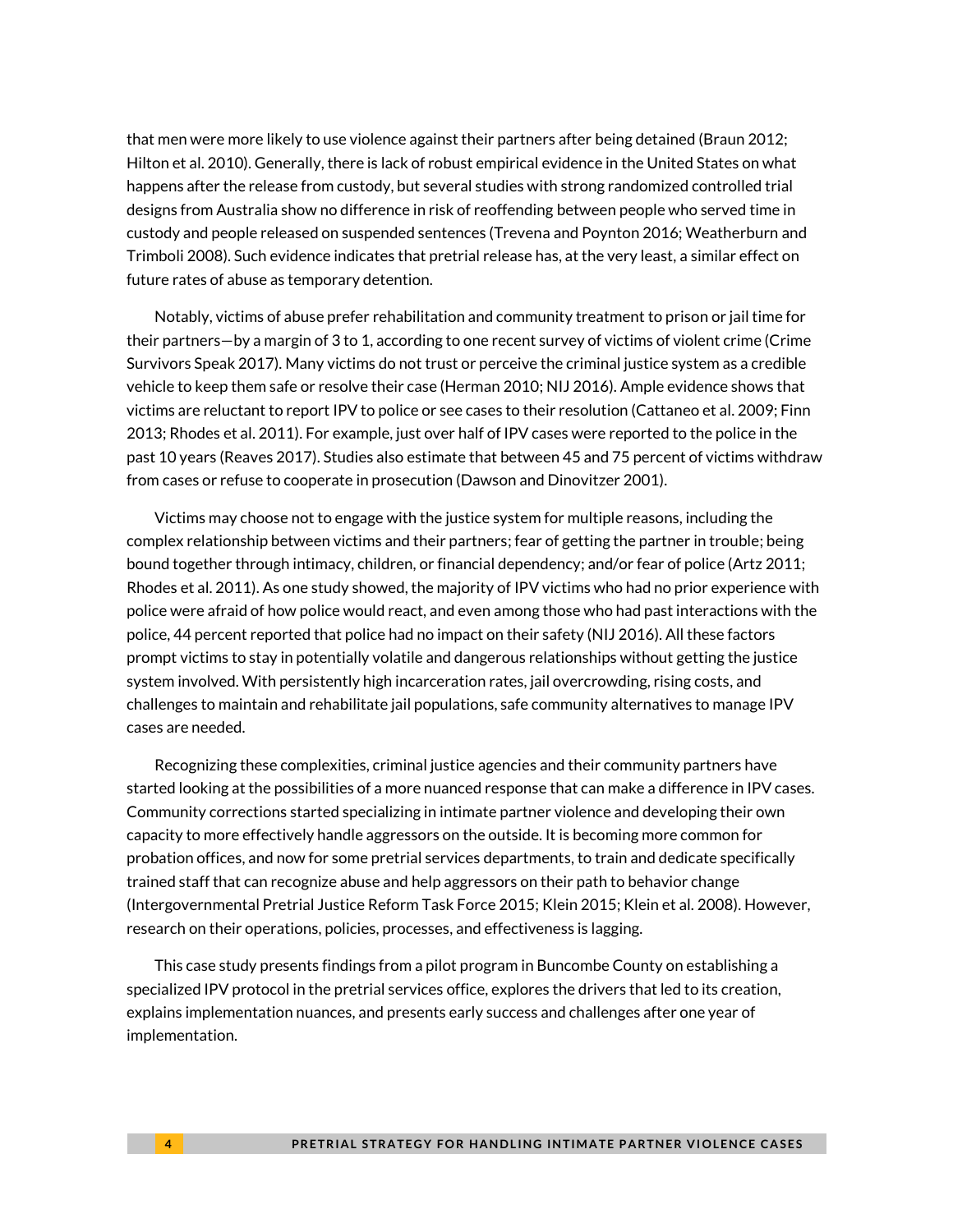# What Led to the IPV Pretrial Protocol in Buncombe County?

Buncombe County's pretrial strategy can be traced back to 2013, when a spike in intimate partner fatalities gave the county the third-highest IPV mortality rates in the state (NC DOJ 2014). This prompted criminal justice and community stakeholders to revisit their IPV prevention strategy and intentionally address significant gaps. A key part of Buncombe's strategy was to harness the network of community-based organizations that provide social, legal, and health services to victims of sexual and domestic violence. As a result, several critical reforms in the community and justice system took place.

#### **Reforms in the Community**

In May 2014, victim advocacy and service providers announced a highly publicized education campaign, eNOugh, to raise public awareness and engage the community.<sup>3</sup> The campaign laid the foundation to stimulate the public around the urgency to make IPV one of the county's highest policy priorities.

Concurrently with the public campaign, stakeholders from multiple agencies came together to develop a coordinated community response that culminated in a comprehensive plan that guided future reforms in the handling of intimate partner violence cases. $4$ 

To push for a sustainable change, county leadership committed resources to create the Family Justice Center, a single space where victims of different types of violence can come for help, receive a multitude of services and assistance, and continue "on the path of "recovery, strength, and hope." <sup>5</sup> The creation of the center gave impetus to a better collaboration between groups that do not always work together routinely: victim advocacy and service providers on the one hand, and criminal justice agencies on the other.



*Buncombe County Family Justice Center. Photo courtesy of Buncombe County.*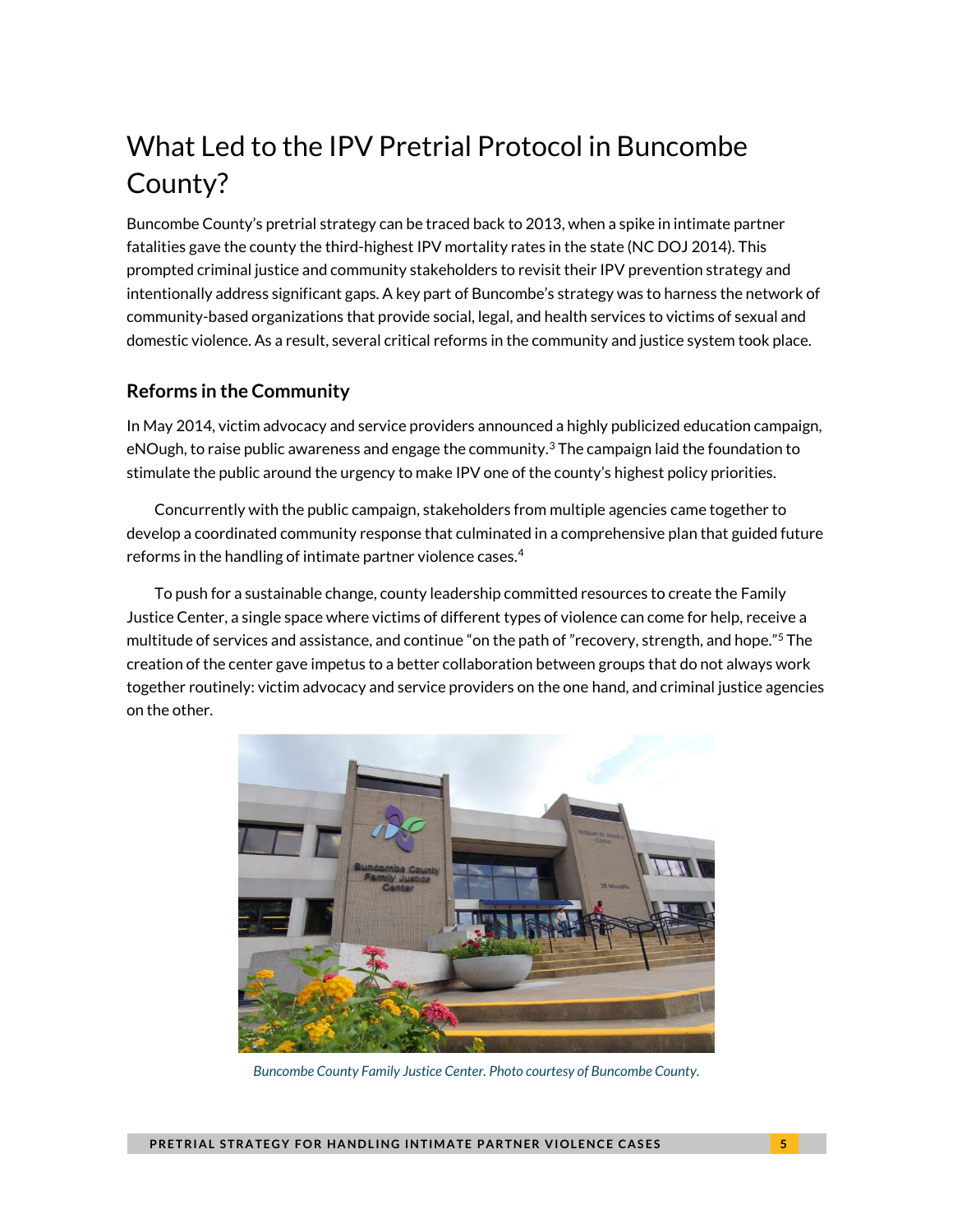The county invested in expanding treatment options for aggressors in the community. SPARC, a nonprofit organization based in North Carolina, was contracted to carry out battering intervention classes for aggressors to address abusive patterns from emotional to physical, promote change in attitudes and behavior, and shift to nonviolent expressions toward their intimate partners.

#### **Reforms in the Justice System**

In close coordination with local victim service providers and after training from Dr. Jacquelyn Campbell (a national leader in IPV research and author of the danger assessment), the Asheville Police Department, Buncombe County Sheriff's Department, and smaller municipalities in the county implemented the Lethality Assessment Program (LAP),  $6$  a validated risk assessment intervention designed to help police officers recognize the signs of intimate partner violence and link high-risk victims to services more promptly. All officers received primary aggressors training and refreshers of IPV types, signs, dynamics, and effects on children, among other things. Police leadership also put quality assurance mechanisms in place such as regular supervision and reviews of LAP compliance to monitor officers' performance and address noncompliance.

With a more targeted and focused enforcement from the police, the courts started seeing an influx of IPV cases. Prosecutors, public defenders, and judges felt pressure to process the cases quickly in order to keep up with the rising IPV caseloads. There was a push for more consistent procedures, treatment of defendants, and rulings and orders. Such developments also created the need for the courts to identify risks among aggressors more quickly to make informed decisions about who should be detained and who could be amenable to behavior change and thus supervised safely in the community. At the time, Buncombe's jail population was consistently high, therefore the courts needed to have a spectrum of mechanisms to keep IPV aggressors accountable, from custodial sanctions to deferred sentences in the community. Judges realized that it was not feasible or necessary to keep everyone in custody and welcomed an opportunity for additional supervision in the community.

*For me, I know that there are some defendants in front of me that if I didn't know they had additional supervision, I would not have let them out. —Honorable Calvin Hill, presiding judge*

One important step was to make electronic monitoring available for those released in the community. But at the time, the staff were not trained in assessing IPV risk and thus unable to make informed decisions on who was appropriate to be released with or without electronic monitoring. The pretrial staff were also not aware of the IPV dynamics and effective supervision methods for this population.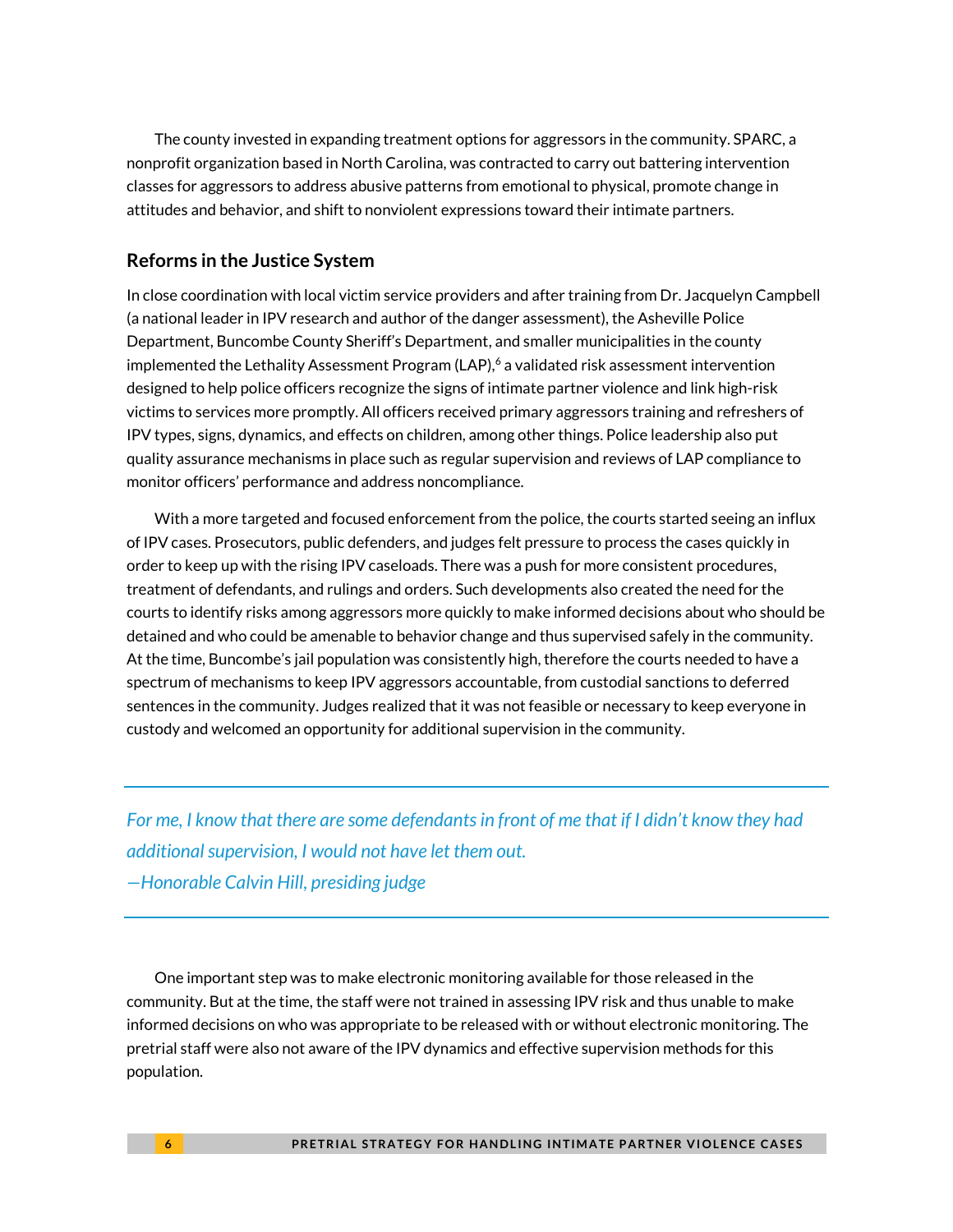At this critical juncture, the Innovation Fund opportunity opened a possibility for Buncombe County to create a specialized IPV protocol for pretrial services. The specialized protocol aimed to achieve two purposes: 1) establish a viable and safe pretrial infrastructure to manage risk and supervise aggressors in the community; and 2) support the court's goal to ensure victim safety while keeping aggressors accountable. At the time of application to the Safety and Justice Challenge Innovation Fund, a third of the 1,701 referrals received by pretrial services were IPV related. Under the county's leadership, pretrial services put forth an application for the Innovation Fund under the Safety and Justice Challenge to pilot a specialized IPV supervision protocol and advance the county's IPV response.

#### BOX 2

#### **Case Study Methods**

Urban Institute researchers conducted 16 in-person and telephone interviews with 33 individuals who partnered with pretrial services to develop the protocol. A range of stakeholders participated including local law enforcement, pretrial staff, field supervisors, judges, prosecutors and defense attorneys, county planning leaders, and community-based service providers. These semistructured interviews explored the site's reasons for developing the protocol; the logistics of developing the data infrastructure to track IPV cases; the stages of choosing, adopting, and applying the new IPV risk assessment; instituting policies to manage IPV population; and reflections on the benefits and challenges of the IPV protocol. Interview transcripts were analyzed to identify common themes and recommendations from all stakeholders. Buncombe County's management analyst shared some descriptive statistics to inform this case study.

# How the IPV Pretrial Protocol Was Implemented

The implementation of the new protocol introduced several additions to the pretrial policy: (a) adoption of the Ontario Domestic Assault Risk Assessment (ODARA) tool; (b) reassignment of case management staff and hiring of new field supervision agents; and (c) execution of a required victim contact protocol. Pretrial services and the county's Justice Advisory Group felt that these additions would help increase victim safety while reducing the number of low-risk people unnecessarily held in jail.

#### **Risk Assessment**

The cornerstone of the specialized supervision protocol is the ability of pretrial staff to assess for IPVspecific risk and determine the level of appropriate supervision. The dynamics of IPV incidents differ from those of other offenses because of their volatile and private nature. Such dynamics make the prediction of violence more complicated. Pretrial services had relied on the Virginia Pretrial Risk Assessment Instrument (VPRAI) for all people considered for pretrial release but it realized that the VPRAI was inappropriate and insufficient in IPV cases, so the office sought out other tools and chose ODARA. Pretrial services continues to administer the VPRAI to inform judges of an aggressor's risk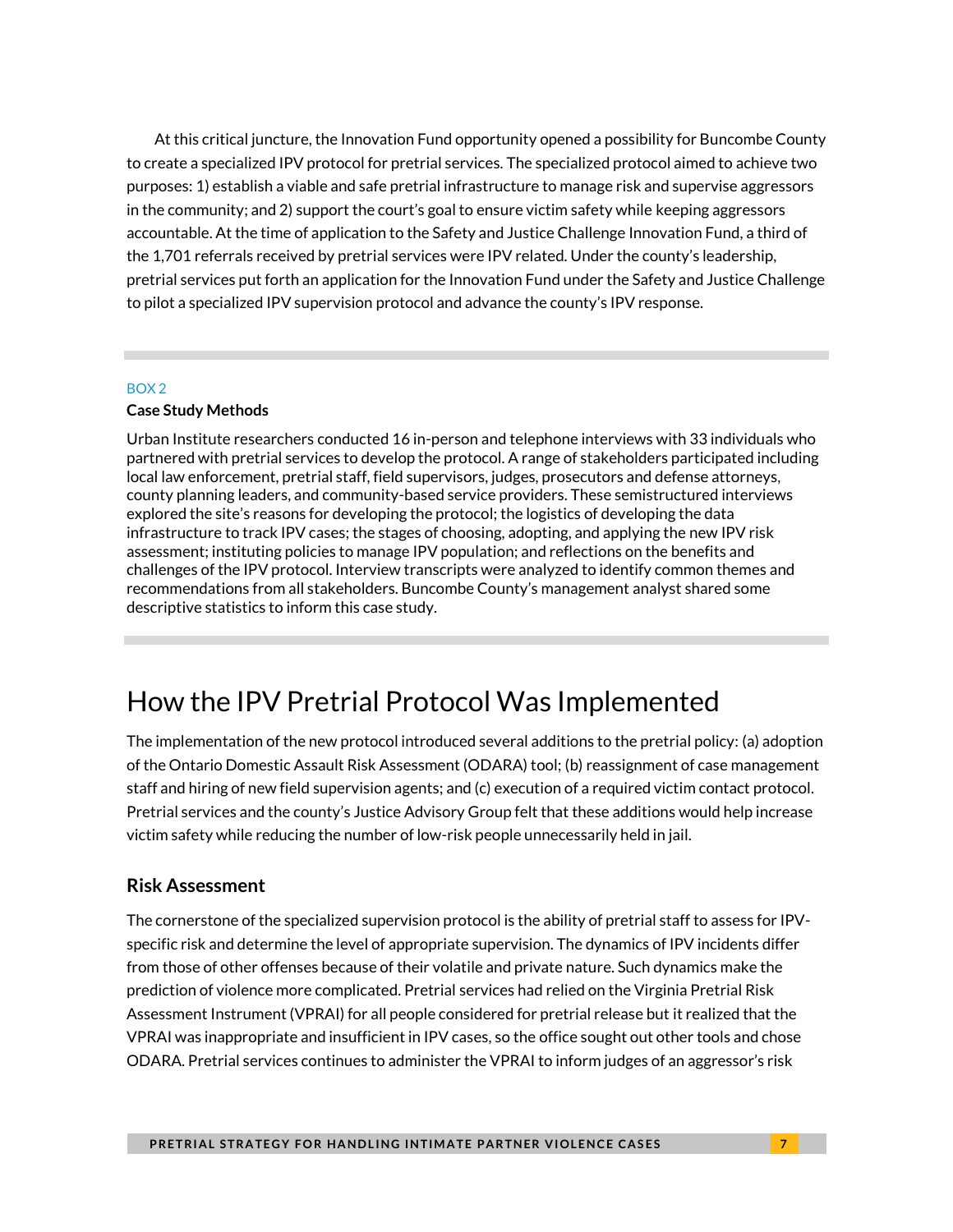level. The VPRAI score is used to guide the judges' release decision, and the ODARA score helps pretrial services determine supervision level.

Risk assessment scores are derived from a combination of interview information and administrative data. Pretrial services sends an investigator to the county jail to conduct risk assessment interviews with all new defendants in-custody.<sup>7</sup> County judges receive copies of the VPRAI score and bond reports, which detail the defendant's risk level and Pretrial Service's recommendations for release. If the person is identified as an aggressor in an IPV case and is recommended for pretrial release, the person's ODARA score will help determine the level of supervision in the community. The information in the bond report helps judges decide whether to release a defendant and the conditions of his or her release. Per North Carolina law, judges can set any number of pretrial conditions, including prohibiting contact with the victim; prohibiting contact with the victim's home, school, business, or place of employment; prohibiting the consumption of alcohol; and setting a secured bond appearance.

Pretrial services convened justice system and victim services stakeholders to help in the search for the right tool to identify the complicated risk and need factors particular to IPV cases. The advisory group included prosecutors, public defenders, corrections staff, law enforcement, and communitybased service providers. This group reviewed risk assessment options to pinpoint a tool that would address their top priority: maximizing victim safety. Through planning meetings and contact with other practitioners, stakeholders decided that the ODARA was the best fit to inform supervision level while taking into account the victim's perspective. That the ODARA was validated and available at no cost were other factors in this decision.

In the field of actuarial risk assessments, the ODARA stands out because it requires contacting and gathering information about victim-witnesses for details that may not normally be available to pretrial case managers. The Waypoint Centre in Canada developed ODARA in the early 2000s to measure the risk of future harm to victim. The tool has been validated for use in several contexts (Hilton and Ham 2015). It consists of 13 yes-or-no questions that ask about criminal history, details of the assault incident, and details about victim circumstances such as whether they have children from the relationship and barriers to support (Waypoint 2016). For each question for which victim information can't be obtained, the risk score increases by one point. Such practice is rooted in evidence showing that victims' assessment of their future risk is the single best predictive factor (Roehl et al. 2005; Weisz and Tolman 2000). If there are more than five missing items, pretrial staff are instructed to use the VPRAI score to determine supervision level.

To prepare for implementation, pretrial staff underwent free online training and researched what other practitioners across the country were doing to address pretrial release and supervision of IPV defendants. The training included watching videos of defendant interviews and practicing the use of ODARA to score aggressors. Pretrial staff also have attended a one-day Helpmate-led training to understand the dynamics and impact of IPV (among heterosexual and same-sex couples). They have also gone through Crisis Intervention Training and substance abuse and mental health training related to supervising clients.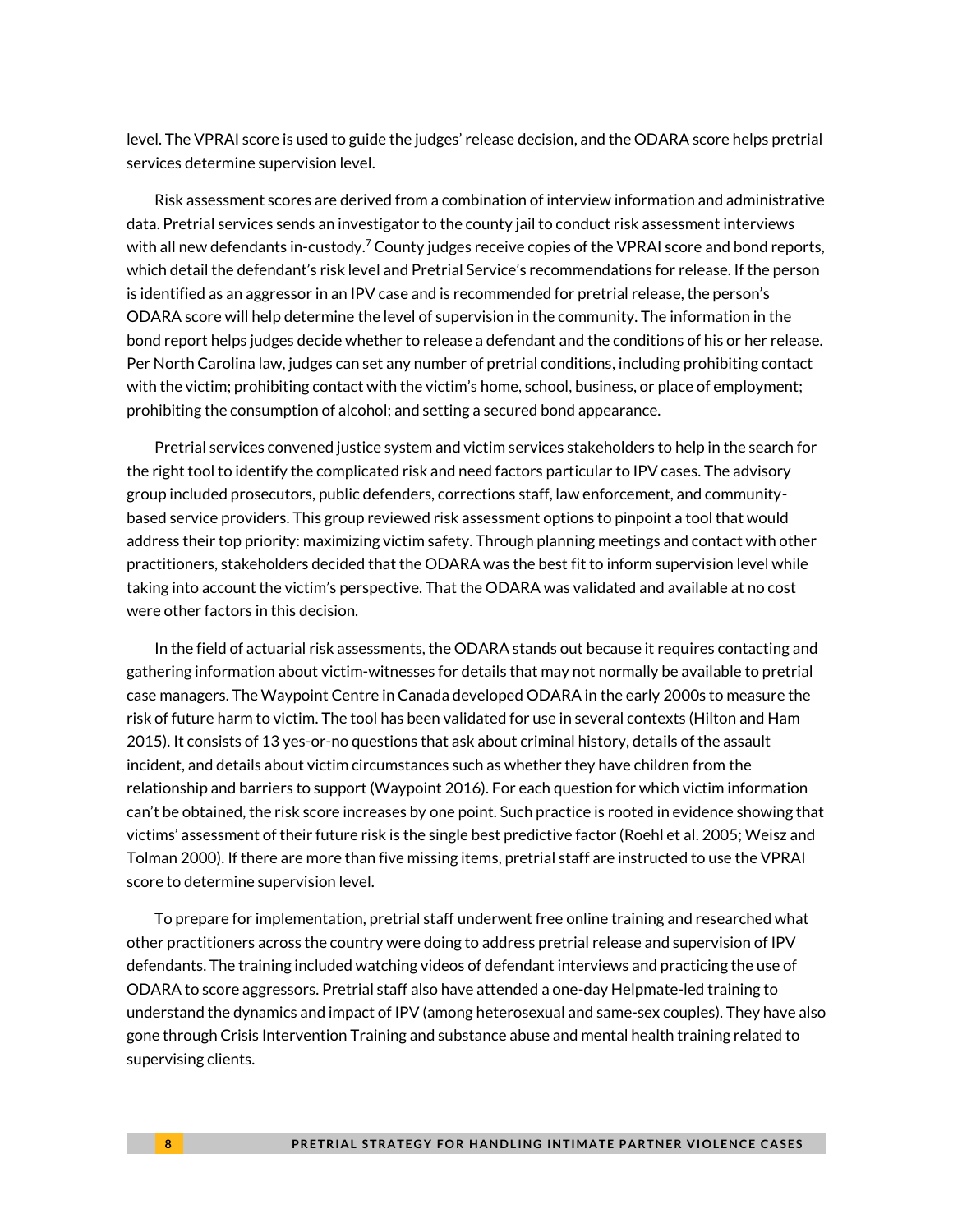#### **Community Supervision**

Effective supervision of IPV aggressors required pretrial services to maximize its operational capacity. Consequently, the director of pretrial services initiated some staffing changes. More experienced case managers were assigned to administer the ODARA and provide the determined level of supervision by phone. In addition, two part-time pretrial field supervision agents were hired to complement the case managers' efforts. These field agents work as both compliance officers, making unannounced check-ins on supervisees in the community, and as case managers, handling some of the more administrative aspects. The pretrial case managers routinely have large caseloads, making it difficult to track and supervise the highest risk cases. The addition of two part-time field supervision officers allowed the case managers to have more support for their existing caseloads.

The frequency of unannounced visits depends on identified risk through ODARA (as indicated in figure 1). The primary purpose of these visits is to ensure that aggressors are maintaining distance from the victims as delineated in their release conditions. However, these check-ins can also help enforce other conditions of release such as the prohibition of substance use or alcohol use. Safety is a significant concern for supervision agents. As such, field visits always include two agents since they are not allowed to carry weapons.

Every aggressor released into the community through pretrial services must call in once a week. Those who pose an intermediate amount of risk (ODARA score of 4–6) also receive one field contact a month. Those under intensive supervision (ODARA score of 7–13) must check in with their case manager twice a week and are subject to more frequent field contacts. The aggressor's case managers can also use their discretion to request an unannounced visit. When preparing to conduct a field visit, supervisors print out the aggressor's release conditions, a record with a picture, current address, previous address, last place of employment, and details about the person's appearance, such as tattoos or piercings.

If the field agents locate the aggressor at his or her place of residence, they verify his or her identity and address and reiterate the conditions of release if necessary. They also carefully note substance use, alcohol use, or signs of a physical altercation during the interaction. The conditions of release for individuals with documented substance use include a provision for warrantless searches, which are ordered in very rare cases. In interviews, agents expressed that, as civilians, they typically do not feel comfortable performing those searches. If they observe concerning behavior, field agents will immediately contact the aggressor's case manager. It is then up to the case manager to contact law enforcement to put out an order of arrest or conduct a welfare check. If the supervisee is not at home, the agent will leave a card asking them to call their case manager to check in.

Noncompliance with the terms of release are documented in the noncompliance event form. The revised severe violations under the new protocol include

- harassing or threatening behavior toward the victim, via any means of communication or contact;
- coming into proximity of the victim's residence, school, or place of employment;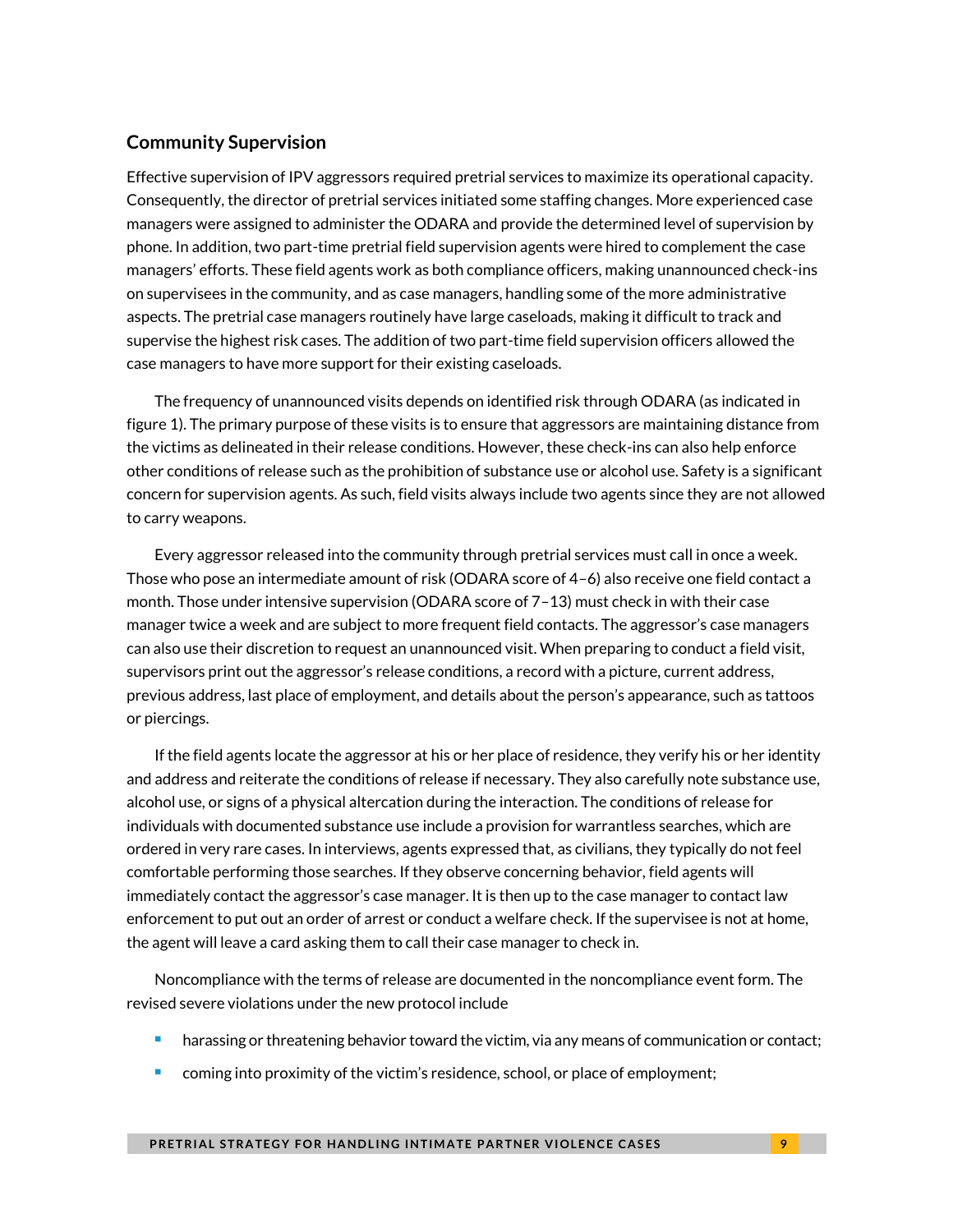- **threatening or physically assaulting the victim; and**
- removing or damaging the victim's property.

The new form gives pretrial case managers discretion as to whether an order for arrest is necessary. The form is eventually brought to the attention of the judge who has a final say on the case progression. The new protocol removed a single nonthreatening virtual contact (by phone, email, or social media) as a ground for automatic revocation. For example, texts between an aggressor and the victim would not prompt an automatic violation, as it would have under the previous protocol. The new revisions have promoted reductions in immediate incarceration of lower-risk aggressors.

#### **Victim Contact**

In line with best practices, pretrial staff started engaging more with victims. Sharing the conditions of an aggressor's terms of release has been a key component of the protocol, reducing victim and family anxiety around the pretrial release of potentially high-risk partners. Having a physical copy of the conditions also gives victims something to refer to if they face an unwanted contact with an aggressor and must involve law enforcement. In interviews, stakeholders reported that sharing this information built trust with victims. In the same vein, case managers felt that the ODARA gave them credible information to tell the victim—specifically, that based on the score of a validated tool, their partner is more or less likely to hurt them again. If the ODARA interview with a victim presents particularly alarming information, case managers reach out to the Helpmate to contact the victim.

*Now I have this tool that helps me talk to her in a way that she [the victim] feels free to express herself of how fearful she is. I have something to give back that makes it concrete, especially for those who are on a line. It makes me acutely aware that we're in a position to make things fair on both sides.*

*—Case manager*

Case managers rely on Family Justice Center connections and on administrative data for victim information. Sometimes cases can involve other agencies, such as Child Protective Services, with whom pretrial staff coordinate closely. In stakeholder interviews, case managers reported occasionally receiving calls from Helpmate for assistance when there were concerns about a particular aggressor, and the field supervision agents were able to conduct a visit fairly soon after the call was made. The protocol has prompted a closer cross-agency coordination—one of the most difficult but impactful developments in handling the IPV cases.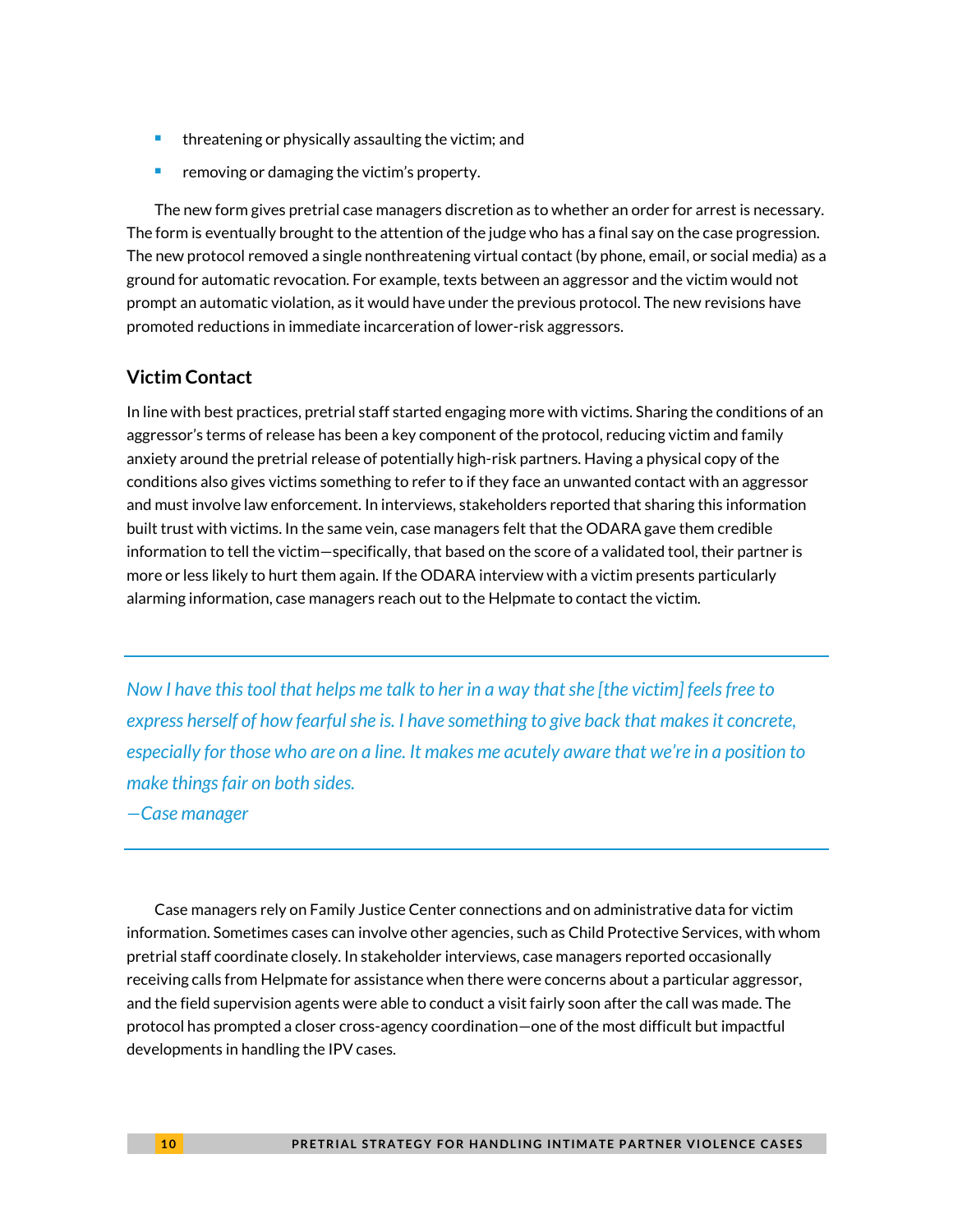# Lessons Learned for the Field

The complex nature of the IPV cases presented some challenges for Buncombe County in undertaking this effort. But a strong foundation for effective cross-agency collaboration made it possible for the county to establish a comprehensive protocol. After 15 months of implementation, the county has had early successes and continuing challenges that might inform other jurisdictions interested in changing their pretrial procedures for intimate partner violence cases.

#### **Early Outcomes and Indicators**

**Developed user-friendly reporting to track IPV data.** IPV data are historically challenging to track and analyze for many jurisdictions. There are multiple reasons for issues with data, including the siloed nature of data collection by different agencies, strong victim protection laws, and lack of an IPV criminal charge. The latter is particularly challenging because, as in many other states, in North Carolina IPV charges are hidden under typical charges such as simple or aggravated assault, making it difficult to identify and analyze IPV cases. Buncombe County overcame this challenge by developing an algorithm to match IPV cases from multiple criminal justice databases and creating a user-friendly dashboard. The pretrial staff use the dashboard to track IPV cases, their types, time to close, jail use, and compliance rates. The dashboard allows the pretrial services director and staff to make informed decisions about the caseloads and measure critical benchmarks.

**Reduced bookings to jail by more than 10 percent.** Although it is too early to draw any conclusions and conduct a robust analysis, preliminary analysis shows reductions in the use of detention as a single intervention for IPV aggressors. In late spring 2018, year-to-date IPV-related bookings were down 10.6 percent compared with the same period in 2017. Similarly, the number of IPV cases assigned to pretrial supervision in the community increased 6 percent.

**Alleviated hesitation among criminal justice stakeholders to release some aggressors.** The highlighted specialized pretrial protocol demonstrates the potential to alleviate the apprehension among judges, prosecutors, and public defenders to safely release some aggressors while their case is pending. While challenges to ensure uniform adoption across all actors remain, Buncombe County made significant strides in reducing the concerns among critical stakeholders. Before the adoption of the protocol, the pretrial services, judges, prosecutors, and public defenders went through a long and deliberate process to get everyone on board with the protocol—an effort that ultimately ensured its success.

**Established a well-functioning cross-system collaboration**. The inception of the IPV protocol prompted pretrial services to shift from working occasionally with judges, public defenders, prosecutors, and Helpmate to communicating daily about IPV cases. Pretrial services staff are now in regular contact with victim services agencies, relying on them to get the most up-to-date victim contact information and communicate about IPV cases progress. Because victims are not aware or sometimes unsure if they can trust pretrial services, the working relationship with the victim service agencies gives an opportunity for pretrial staff to better understand some cases and prepare more informed reports to the court.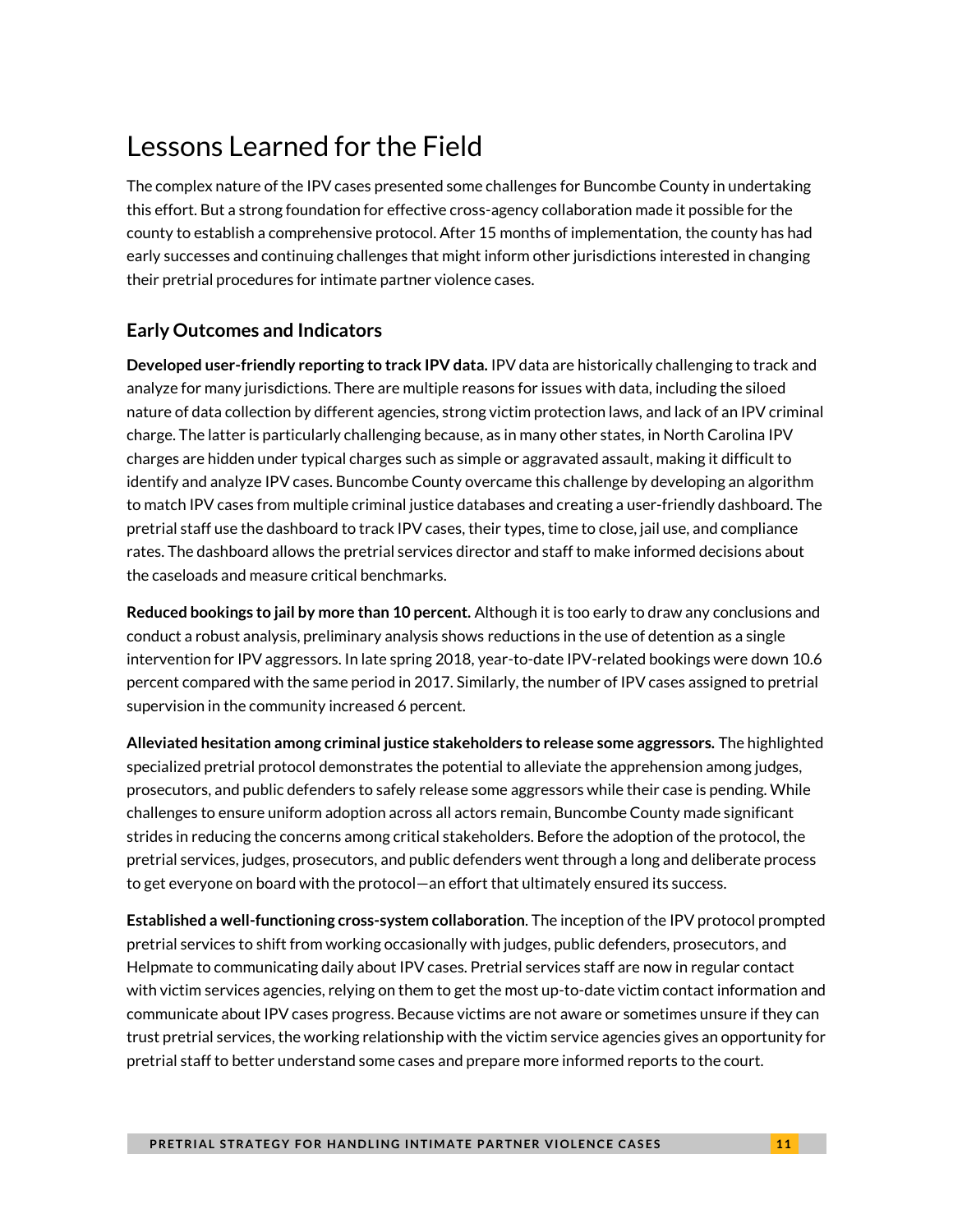**Piloted the possibility of smaller, more focused caseloads**. The hiring of two part-time field supervision agents hinted at what is possible for the office when staff have manageable caseloads. As a result of the new hires and reassignment of cases, the field supervision agents' caseloads hover around 15–20 defendants with IPV charges. Other pretrial case managers handle IPV and non-IPV cases but their IPV caseload is limited to 20. It is common for the pretrial case managers to handle between 80 and 120 (IPV and non-IPV) cases at one time. Pretrial services hopes to look at case outcomes by case manager and assess the impact of focused IPV caseload on pretrial condition compliance rates among IPV aggressors.

**Increased engagement with victims**. The protocol's focus on victim safety allowed for increased victim engagement and more collaboration with other stakeholders. For some victims, the ODARA interview was the first time they were in contact with pretrial services. Both Helpmate and the district attorney's office report that they have sustained and increased contact with pretrial services. The victim-witness coordinator in the district attorney's office has started writing bond letters to victims to make them aware of the conditions of an aggressor's release. Once a victim is made aware of all the prohibitions around contact, he or she might feel more comfortable moving forward with a case.

#### **Continuing Challenges**

**Assessing IPV risk in a timely manner**. To intervene effectively, pretrial staff need to be properly equipped and trained to recognize the signs of violence, find suitable responses, and act promptly. Effective intervention relies on the timely ability to assess the risk. IPV risk levels are difficult to determine because information is usually drawn from multiple sources such as criminal justice databases, aggressors' self-reports, and accounts from victims. Not everything is readily available or comprehensive. Buncombe pretrial staff have experienced challenges in reaching all victims and gathering their input on the cases. While challenges in this area still exist, pretrial services has created a foundation to assess for IPV risk specifically and continue working on improving their ability to assess for risk promptly.

**Securing trust among victims and aggressors.** Multiple interviewed stakeholders commented that victims and aggressors distrust the system and sometimes do not find it an appropriate or credible vehicle to resolve their cases. Adding to this issue is the fact that many victims and even aggressors are unaware of what pretrial services are and how they function. Some victims and aggressors confuse them with law enforcement. Lack of cooperation leaves little room for pretrial services to maintain less intrusive types of supervision because of concerns about the potential risks to the victims. However, with the inception of the protocol, Buncombe County has revised its no-contact violation policy to allow for a wider range of responses to low-risk cases, which might improve aggressors' and victims' views of the justice system in the long term.

**Establishing impact on recidivism.** This protocol has been in place for a little over a year, so it is too early to analyze its impact on the jail population. Pretrial services is still honing the details of implementation strategy and putting quality assurance mechanisms in place. At this point, the analysis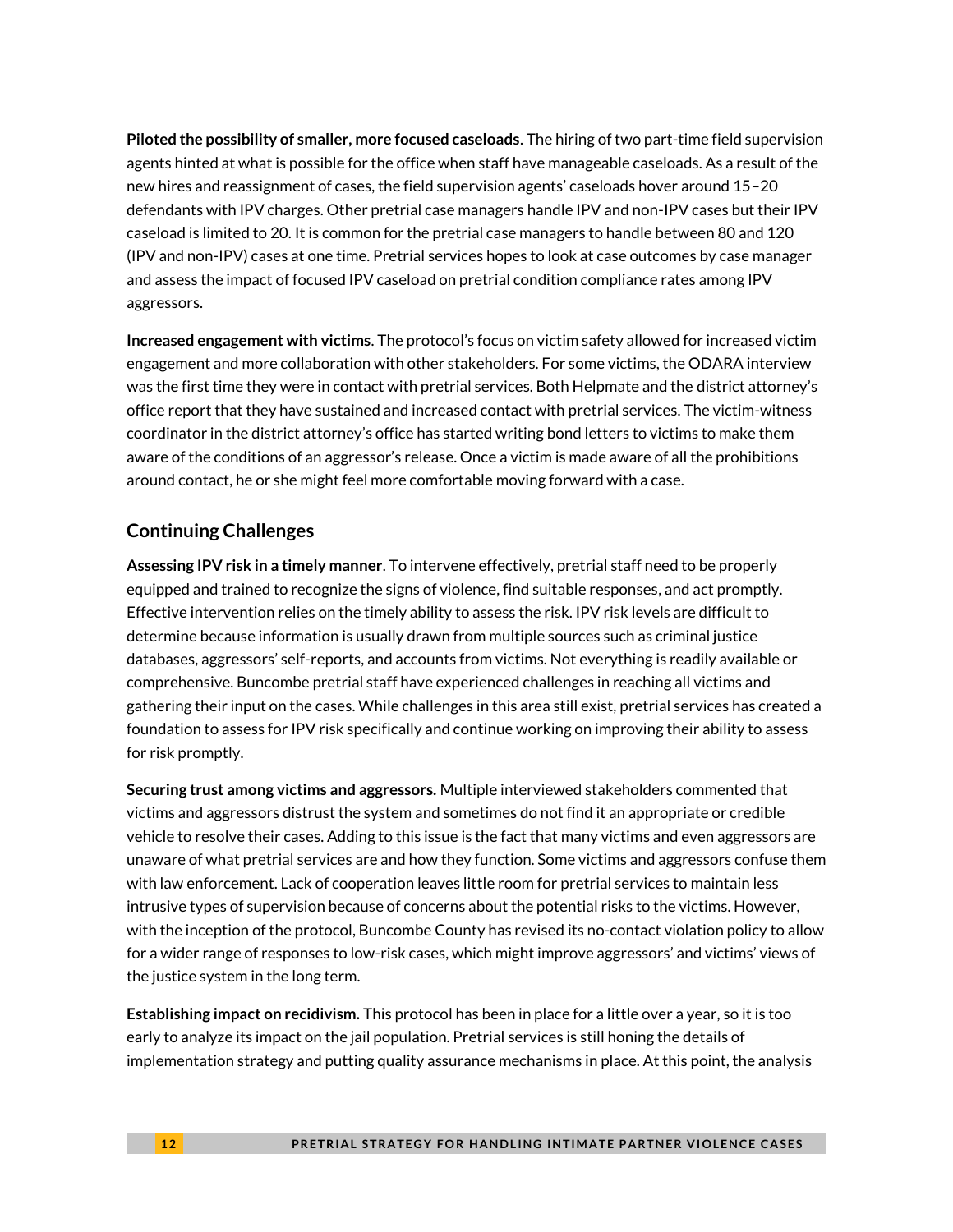has not been carried out to determine if the protocol has reduced IPV re-offenses for those who have been released on pretrial since the project inception.

**Fostering wider buy-in and adoption across justice system stakeholders.** Because of the collaboration needed to mount this pilot, critical stakeholders were brought in early to garner their support. Some of those early adopters included the presiding judge, prosecutors, and public defenders. However, familiarity and comfort level with the specialized pretrial protocol still varies among a broader range of justice actors. Much of this is related to concerns around safety, the conditions of the release protocol, or simply lack of awareness about its nuances. There are also competing interests between what prosecution and the defense want to get out of this new supervision system.

**Committing resources to provide consistent training.** Because the county has not committed funds to make the new protocol permanent, pretrial services has been unable to provide consistent training to its staff. There are concerns around case managers being able to accurately complete and understand the ODARA. Pretrial services has already worked with external experts on the dynamics of supervising IPV aggressors through the justice system. But more training specific to the definitions and use of ODARA is needed. Providing the necessary training to address these issues is difficult when resources are scant. Buncombe County, however, has expressed a commitment to find resources to maximize the quality of work being done.

#### **Future Policy and Research Recommendations**

Early results from Buncombe County show that investing in the specialized IPV protocol for pretrial services might better manage risk on behalf of those victimized and address the challenges of high jail populations. Based on Buncombe County's experience, other government leaders, policymakers, and researchers alike should consider the following:

- Invest in adopting and locally validating risk assessments that guide and inform IPV interventions.
- Dedicate resources to train pretrial staff and other key stakeholders in recognizing the signs of abuse, distinguishing the types, and understanding the IPV dynamics.
- Create an infrastructure for pretrial staff to supervise IPV aggressors in the community as opposed to by phone only and develop effective mechanisms to intervene promptly in cases of noncompliance.
- **Align the use of risk assessments and incentivize cross-system sharing of assessment results for** better coordination on a single case.
- **Design and implement empirically rigorous studies to assess the community supervision effects** on future rates of re-offense, victim and/or children safety, and long-term well-being.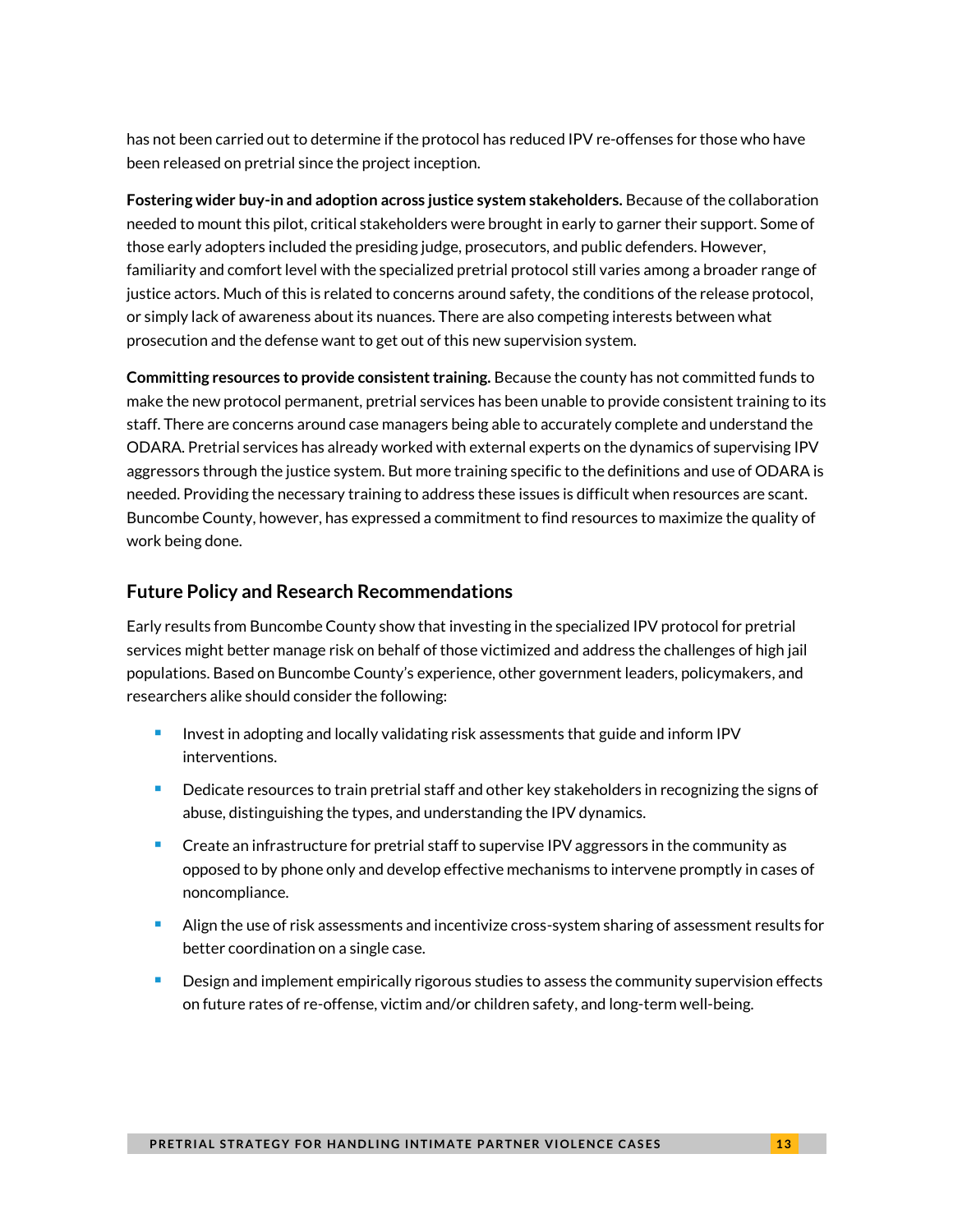# Conclusion

Buncombe County's experience in establishing a specialized IPV pretrial protocol stands out because of the county's previous strong efforts to curb violence between intimate partners and the exceptional support from key elected officials, county government, criminal justice agents, and community victim service providers to tackle IPV thoughtfully. But Buncombe County is not unique in its struggle to navigate the complexities of intimate partner relationships when violence potentially poses risks to the safety, health, and well-being of the victims. This case study illustrates what it takes to overcome the challenges that criminal justice and victim service providers face to effectively respond to IPV.

The experience of implementing the pilot protocol has shown it takes *time* to design and implement, *coordination* among system actors who are not used to working closely, and *willingness*from different agencies to change their internal procedures so the whole system can function better. Yet, early results from Buncombe County show that it is possible to overcome data issues with tracking IPV cases, supervise pretrial cases more efficiently and effectively, and better manage pretrial caseloads by phone and in the community.

The system actors in Buncombe County who initiated this change and continue refining their approach shared some lessons that might be of interest to other localities. Bringing together all critical stakeholders in the criminal justice system and victim service providers is instrumental. The protocol cannot be designed or promoted within a single agency. Choosing the right risk assessment tool takes time. No matter what risk assessment tool is used, staff need to be properly trained and continuous quality assurance mechanisms should be in place. Ideally, the tool should be locally validated. Finally, it is important that all stakeholders are aware of the protocol and any subsequent changes as their agencies' operations might need adjustment as well.

Escalation to physical violence in intimate relationships carries a heavy human toll; the importance of victims' safety and well-being cannot be overstated. The lessons from Buncombe County's pilot of a pretrial protocol are a useful guide to other jurisdictions grappling with how to respond to IPV in a way that the criminal justice system and victim advocates consider effective.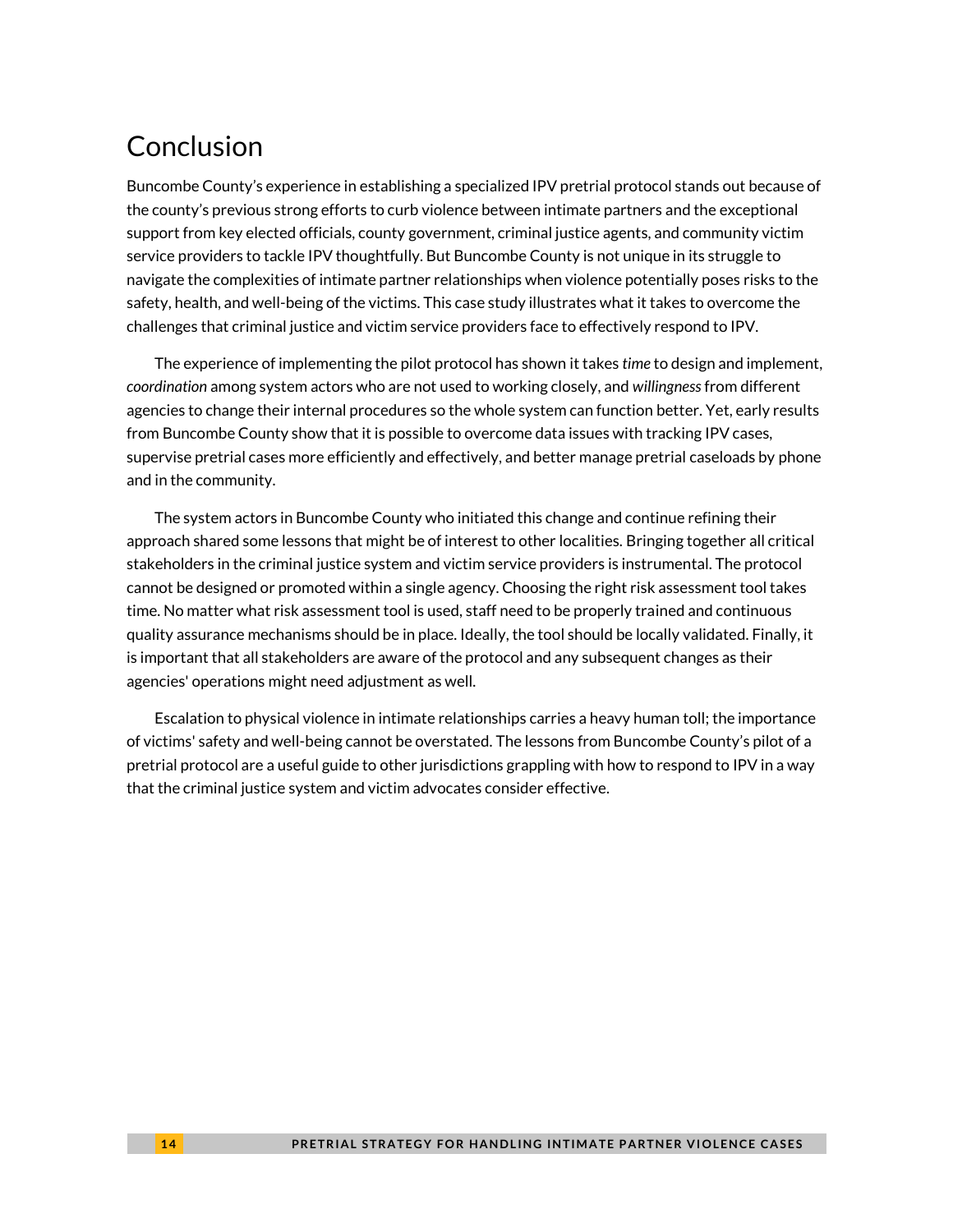## Notes

- <sup>1</sup> United States v. Salerno No. 86-87, [https://www.law.cornell.edu/supremecourt/text/481/739.](https://www.law.cornell.edu/supremecourt/text/481/739)
- 2 "Availability of Detention with Due Process," Pretrial Justice Institute, accessed May 18, 2018, [http://www.pretrial.org/solutions/detention-with-due-process/.](http://www.pretrial.org/solutions/detention-with-due-process/)
- $^3$  "eNOugh," Buncombe County, North Carolina, accessed June 4, 2018, [https://www.buncombecounty.org/law](https://www.buncombecounty.org/law-safety/family-justice-center/enough.aspx)[safety/family-justice-center/enough.aspx.](https://www.buncombecounty.org/law-safety/family-justice-center/enough.aspx)
- <sup>4</sup> See "Buncombe County Comprehensive Plan on Domestic Violence," accessed June 4, 2018, [https://www.buncombecounty.org/common/admin/Domestic%20Violence%20Plan%20Overview%20.pdf.](https://www.buncombecounty.org/common/admin/Domestic%20Violence%20Plan%20Overview%20.pdf)
- <sup>5</sup> "Family Justice Center," Buncombe County, North Carolina, accessed June 4, 2018, [https://www.buncombecounty.org/law-safety/family-justice-center/default.aspx.](https://www.buncombecounty.org/law-safety/family-justice-center/default.aspx)
- <sup>6</sup> "Danger Assessment," accessed June 4, 2018, [https://www.dangerassessment.org/.](https://www.dangerassessment.org/)
- $7$  Excludes the following charges: 2nd degree trespass, intoxicated and disruptive, possession of beer/wine on unauthorized premises, open container, parole violation, disorderly conduct, soliciting alms, city ordinance violation, urinating in public, and littering (under 15 lbs.).

# References

- Alliance for Safety and Justice. 2017. *Crime Survivors Speak: The First-[Ever National Survey of Victims' Views on Safety](https://allianceforsafetyandjustice.org/wp-content/uploads/documents/Crime%20Survivors%20Speak%20Report.pdf.)  [and Justice](https://allianceforsafetyandjustice.org/wp-content/uploads/documents/Crime%20Survivors%20Speak%20Report.pdf.)*. Oakland, CA: Alliance for Safety and Justice.
- Artz, Lillian. 2011. "Fear or Failure: Why Victims of Domestic Violence Retract from the Criminal Justice Process." *South African Crime Quarterly* 37:3–10.
- Braun, Margaret Joy Freeland. 2012. "Intimate Partner Violence [during the Transition from Prison to the](http://www.oregon.gov/doc/resrch/docs/margaretbraundissertation.pdf)  [Community: An Ecological Analysis.](http://www.oregon.gov/doc/resrch/docs/margaretbraundissertation.pdf)" PhD diss., Portland State University.
- Cattaneo, Lauren Bennett, Lisa A. Goodman, Deborah Epstein, Laurie S. Kohn, and Holly A. Zanville. 2009. "The Victim-Informed Prosecution Project: A Quasi-Experimental Test of a Collaborative Model for Cases of Intimate Partner Violence." *Violence Against Women* 15 (10): 1227–47.
- Dawson, Myrna, and Ronit Dinovitzer. 2001. "Victim Cooperation and the Prosecution of Domestic Violence in a Specialized Court." *Justice Quarterly* 18 (3): 593–622.
- Finn, Mary A. 2013. "Evidence‐Based and Victim‐Centered Prosecutorial Policies." *Criminology & Public Policy* 12 (3): 443–72.
- Herman, Susan. 2010. *Parallel Justice for Victims of Crime*. Washington, DC: National Center for Victims of Crime.
- Hilton, N. Zoe, and Elke Ham. 2015. "Cost-Effectiveness of Electronic Training in Domestic Violence Risk Assessment: ODARA 101." *Journal of Interpersonal Violence* 30 (6): 1065–73.
- Hilton, N. Zoe, Grant T. Harris, Suzanne Popham, and Carol Lang. 2010. "Risk Assessment among Incarcerated Male Domestic Violence Offenders." *Criminal Justice and Behavior* 37 (8): 815–32.
- Intergovernmental Pretrial Justice Reform Task Force. 2015. *[Report of the Intergovernmental Pretrial Justice Reform](http://www.courts.maine.gov/reports_pubs/reports/pdf/PTJRTF_report.pdf)  [Task Force.](http://www.courts.maine.gov/reports_pubs/reports/pdf/PTJRTF_report.pdf)* Portland: State of Maine Judicial Branch.
- Klein, Andrew R. 2015. *[Practical Implications of Current Domestic Violence Research for Probation Officers and](http://www.bwjp.org/assets/documents/pdfs/practical_implications_of_current_domestic_violence_research_for_probation_officers_and_administrators.pdf)  [Administrators](http://www.bwjp.org/assets/documents/pdfs/practical_implications_of_current_domestic_violence_research_for_probation_officers_and_administrators.pdf)*. Minneapolis, MN: Battered Women's Justice Project.
- Klein, Andrew R., Douglas Wilson, Ann H. Crowe, and Matthew DeMichele. 2008. *Evaluation of the Rhode Island Probation Specialized Domestic Violence Supervision Unit.* Final report for grant 2002-WG-BX-0011. Washington, DC: US Department of Justice.
- NC DOJ (North Carolina Department of Justice). 2013. "Report on Domestic Violence Related Homicides Occurring in 2013." Raleigh: NCDOJ.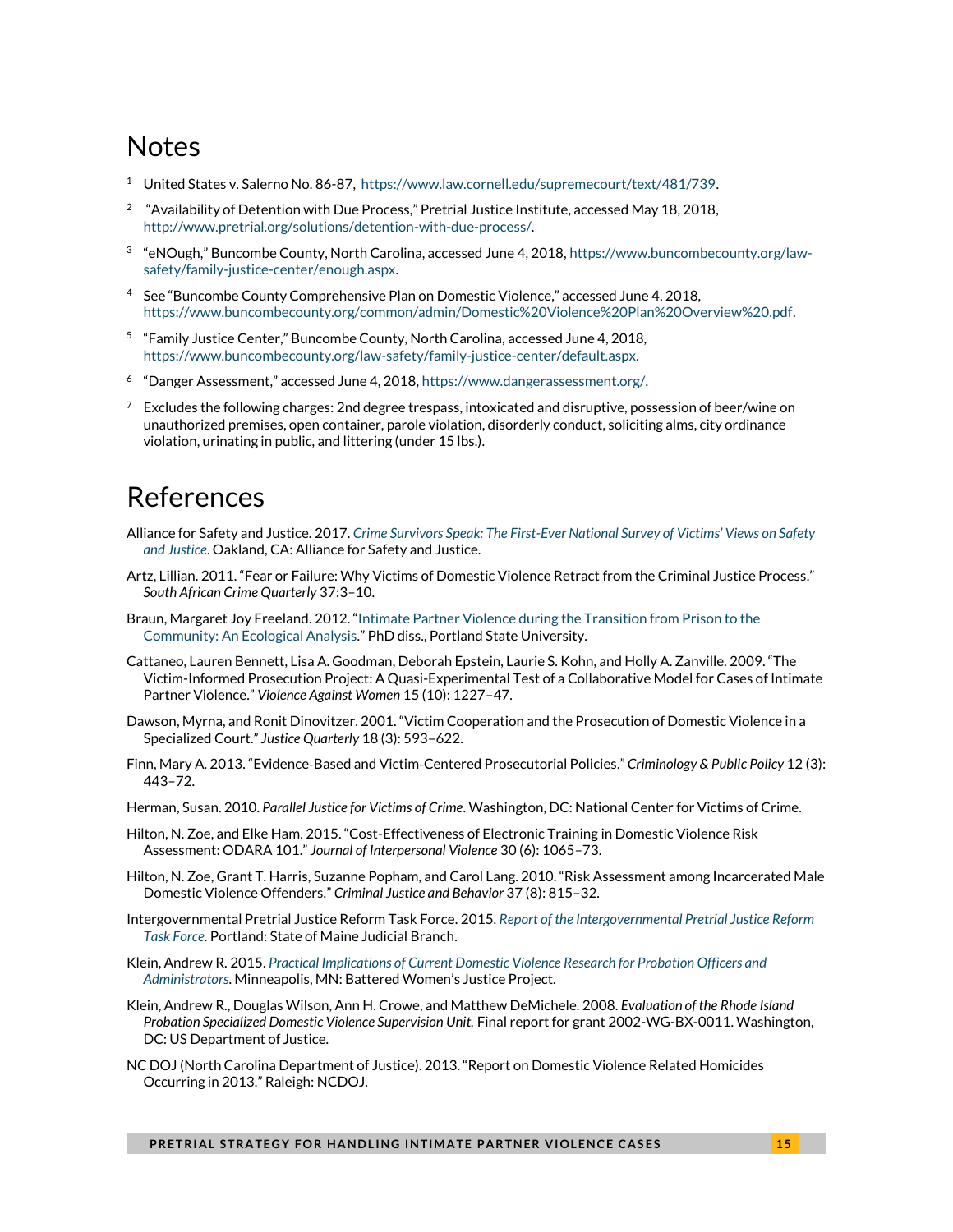- NIJ (National Institute of Justice). 2016. "The Criminal Justice System Response to Intimate Partner Violence Victims: Developing a Research Agenda." Meeting in Baltimore, Maryland, March 7–8.
- Reaves, Brian A. 2017. "Police Response to Domestic Violence, 2006-2015." Special Report. Washington, DC: Bureau of Justice Statistics.
- Rhodes, Karin V., Catherine L. Kothari, Melissa Dichter, Catherine Cerulli, James Wiley, and Steve Marcus. 2011. "Intimate Partner Violence Identification and Response: Time for a Change in Strategy." *Journal of General Internal Medicine* 26 (8): 894–99.
- Roehl, Janice, Chris O'Sullivan, Daniel Webster, and Jacquelyn Campbell. 2005. *Intimate Partner Violence Risk Assessment Validation Study.* Final reportfor grant 2000-WT-VX-0011. Washington, DC: NIJ.
- Trevena, Judy and Suzanne Poynton. 2016. "Does a Prison Sentence Affect Future Domestic Violence Reoffending?" Crime and Justice Bulletin 190. Sydney, AUS: NSW Bureau of Crime Statistics and Research.
- Waypoint Centre for Mental Health Care. 2016. "[ODARA Fact Sheet](http://www.waypointcentre.ca/UserFiles/Servers/Server_9960/File/ODARA%20Fact%20sheet%20v0116.pdf)." Penetanguishene, CAN: Waypoint Centre for Mental Health Care.
- Weatherburn, Don, and Lily Trimboli. 2008. "Community Supervision and Rehabilitation: Two Studies of Offenders on Supervised Bonds." Crime and Justice Bulletin 112. Sydney, AUS: NSW Bureau of Crime Statistics and Research.
- Weisz, Arlene N., and Richard M. Tolman. 2000. "Assessing the Risk of Severe Domestic Violence: The Importance of Survivors' Predictions." *Journal of Interpersonal Violence* 15 (1): 75–90.

### About the Authors



**Marina Duane** is a research associate in the Urban Institute's Justice Policy Center and has substantial experience in policy research and analysis. Duane researches multidisciplinary justice policies and provides technical assistance to local jurisdictions on implementing evidence-based practices and improving their policies. Her research focuses on various victimization topics, reentry issues, and the intersection of criminal justice and human services delivery. Duane has a bachelor's degree in psychology and English from Dnipropetrovsk National University, Ukraine, and a master's degree in international development from the Graduate School of Public and International Affairs at the University of Pittsburgh.



**Carla Vásquez-Noriega** is a research analyst in the Justice Policy Center. Her research focuses on policing, crime prevention strategies, and violence prevention programs. She has experience working on a range of issues, including gunshot detection technology, elder abuse, human trafficking, and jail population reduction initiatives. Vásquez-Noriega received her BA in sociology from Yale University, where she conducted research on housing choice vouchers and segregation.